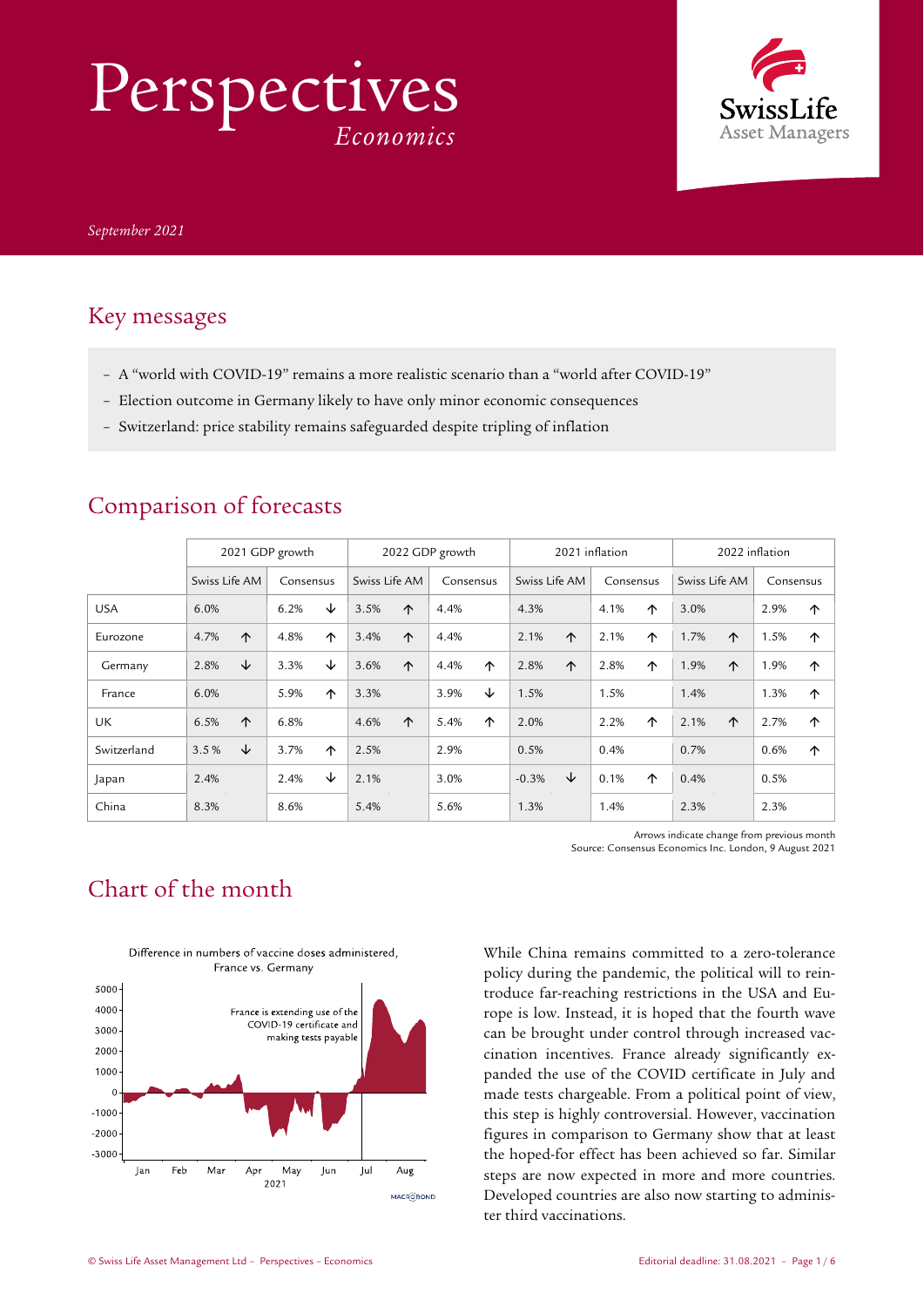## *USA Eurozone*

## **GDP growth**

| Swiss Life Asset Managers | Consensus  |
|---------------------------|------------|
| $2021:6.0\%$              | 2021:6.2%  |
| 2022:3.5%                 | 2022: 4.4% |

Growth euphoria has continued to ease in the US. For the second month in a row, the consensus forecast for 2021 declined, thus approaching our relatively cautious forecast of 6.0%. This was driven by disappointing second quarter GDP data, which were shaped by declining investments and lower government consumption. In addition, the "delta wave" led to significantly weaker sentiment among service providers and consumers in the third quarter. In August, the University of Michigan Index of Consumer Sentiment even fell below the pandemic lows seen in April 2020. No wonder, then, that Central Bank Governor Jerome Powell adopted a restrained tone at his Jackson Hole speech. The Fed is holding out the prospect of reducing bond purchases, but rate hikes are not expected to follow on for some time. The Fed is still counting on inflation to be temporary and wage pressure to ease due to people returning to the labour market. Moreover, productivity developments have kept pace with corporate wage costs, which has also dampened inflation concerns. Overall, the era of cheap money is therefore not yet coming to an end, even though the positive stimulus from monetary policy is set to weaken over the next twelve months.

## **Inflation**

| Swiss Life Asset Managers | Consensus  |
|---------------------------|------------|
| 2021:4.3%                 | 2021: 4.1% |
| 2022: 3.0%                | 2022: 2.9% |

US inflation momentum declined in July as expected. Although prices are still 5.4% higher than in the previous year, this is also due to the low prior-year basis for comparison. Compared to the previous month, goods prices in particular lost momentum – prices for used cars, for example, barely rose after posting double-digit growth rates in the previous months. Surprisingly, inflation in prices of services also declined, but this should remain an exception.

## Pro-cyclical fiscal policy

| GDP growth                |              |  |  |  |  |
|---------------------------|--------------|--|--|--|--|
| Swiss Life Asset Managers | Consensus    |  |  |  |  |
| 2021:4.7%                 | $2021:4.8\%$ |  |  |  |  |
| 2022:3.4%                 | $2022:4.4\%$ |  |  |  |  |

Europe's recovery plan is gradually taking shape. Under the "Next Generation EU" umbrella, funding totalling EUR 750 billion is to be made available to the euro member states until 2026. All borrowed funds must be repaid by 2058. Fiscal programs frequently develop a delayed pro-cyclical effect in addition to the economic upswing already underway. This is also the case here: the instrument was adopted in July 2020, when the economy had already started to recover from the previous shock. The projects are now being planned and will be implemented from 2022. Priority will be given to supporting investments to promote climate targets or digitalisation. It is difficult to quantify the contribution that the reconstruction fund assets will make to growth over the next few years. The figures quoted by politicians are likely to be gross estimates: we know from Japan that such infrastructure packages are subject to "announcement effects" and "bandwagon effects". Some projects would have been planned anyway and are now simply easier to finance. Bandwagon effects occur when not all the total value creation associated with the projects can be generated by manufacturers within the eurozone.

| <b>Inflation</b>          |              |
|---------------------------|--------------|
| Swiss Life Asset Managers | Consensus    |
| $2021:2.1\%$              | $2021:2.1\%$ |
| 2022:1.7%                 | 2022:1.5%    |

Inflation rates range from 0.3% for Malta to 5.0% for Estonia. Both the bottom and top values of this range have risen further on the previous month. Only in the Netherlands has inflation fallen recently. In our baseline scenario, we continue to expect inflation in the eurozone to settle at around 1.5% by 2024. There is therefore no urgent need for the European Central Bank (ECB) to tighten its monetary policy.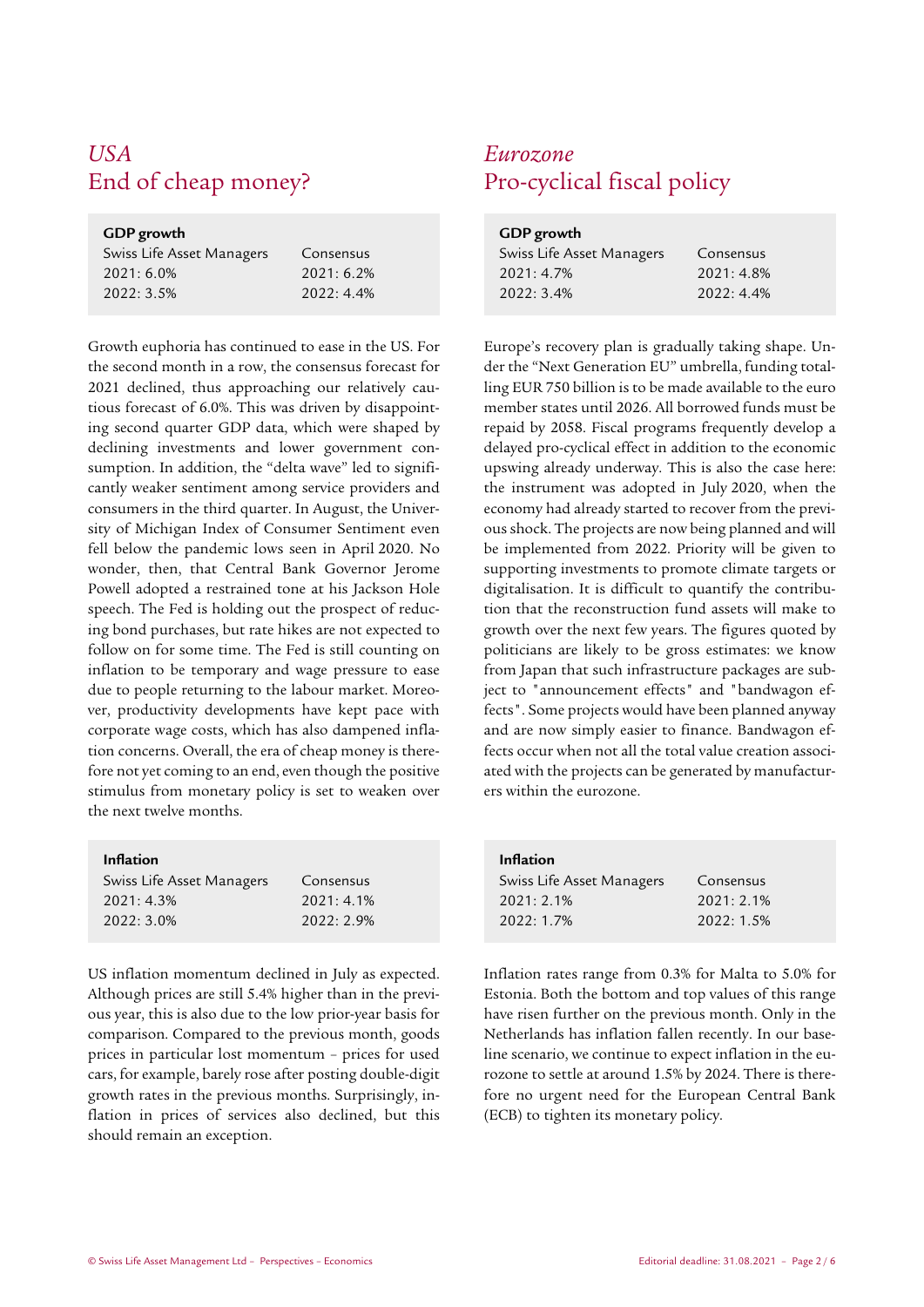## *Germany France*

| GDP growth |  |  |  |  |  |
|------------|--|--|--|--|--|
| Consensus  |  |  |  |  |  |
| 2021:3.3%  |  |  |  |  |  |
| 2022:4.4%  |  |  |  |  |  |
|            |  |  |  |  |  |

Even if the elections to the Bundestag and the subsequent coalition discussions claim all the attention of commentators, the outcome of the election will have little economic impact in the short term. In the unlikely event of a red-red-green coalition, a continuation of the current fiscal policy is to be expected in all possible constellations for the first half of the legislative period. Interestingly, the SPD, now in the lead in the polls, is running for election with the most restrictive programme in terms of fiscal policy. This is due to the planned tax increases on higher incomes. In the longer term, the key fiscal issue will be the reintroduction of the debt brake. This decision will become necessary at some future point and does not affect our forecast for GDP growth over the next eighteen months. In the universe of all the institutes surveyed by Consensus Economics, our forecast is in the lowest percentile. The main reason for our caution lies in the supply shortages in industry, the damaging effect of which is underscored by gloomy business sentiment. A swift removal of bottlenecks in the supply chains clearly represents our main forecast risk for the coming quarters.

### **Inflation**

| Swiss Life Asset Managers | Consensus |
|---------------------------|-----------|
| 2021: 2.8%                | 2021:2.8% |
| 2022: 1.9%                | 2022:1.9% |

Preliminary data for August suggest that inflation has now risen to 3.9%. This development has prompted the Bundesbank to warn against a temporary rise in the inflation rate to between 4% and 5% by the end of the year. We expect the cyclical peak to be reached in November at 4.2%. The elimination of several one-off effects will soon remove the risk of inflation. We anticipate an inflation rate of just 2.1% for the first quarter of 2022, i.e. half the temporary peak.

## Inflation now above 2%

| <b>GDP</b> growth |  |  |  |  |  |
|-------------------|--|--|--|--|--|
| Consensus         |  |  |  |  |  |
| 2021: 5.9%        |  |  |  |  |  |
| 2022:3.9%         |  |  |  |  |  |
|                   |  |  |  |  |  |

President Macron achieved a remarkable acceleration in the vaccination rate by extending the requirement to present COVID certificates and the introduction of fees for tests (see page 1). The country is thus leading the way for the rest of Europe to deal with the pandemic in the future: as long as the coronavirus variants can be countered with vaccines, renewed containment measures comparable with those imposed in the previous lockdowns are very unlikely and the continuation of the economic upswing is not at risk. However, delivery problems on the supply side and a slackening of pent-up demand are slowing down economic momentum. The high GDP growth rate of 1.1% recorded in the second quarter cannot be repeated. Nevertheless, the pace of growth remains so high that the French economy will return to pre-crisis levels in the first quarter of 2022. This event will coincide with the presidential election campaign. The EU recovery plan is also coming to the aid of the incumbent. According to the information currently available, France is focusing on green projects in this investment programme, which totals around 2% of its gross domestic product.

| <b>Inflation</b>          |           |
|---------------------------|-----------|
| Swiss Life Asset Managers | Consensus |
| 2021:1.5%                 | 2021:1.5% |
| 2022:1.4%                 | 2022:1.3% |

The latest inflation figures are now painting a similar picture to the one we already know from the USA and Germany. Annual inflation also climbed in France to 2.4% in August, thus exceeding the European Central Bank's target value. Inflation rates above 2% are still to be expected until the end of the year. However, longterm inflation expectations remain anchored below 2%. This is corroborated by the consensus forecast for 2022 and is also reflected in the market prices for inflation-linked bonds.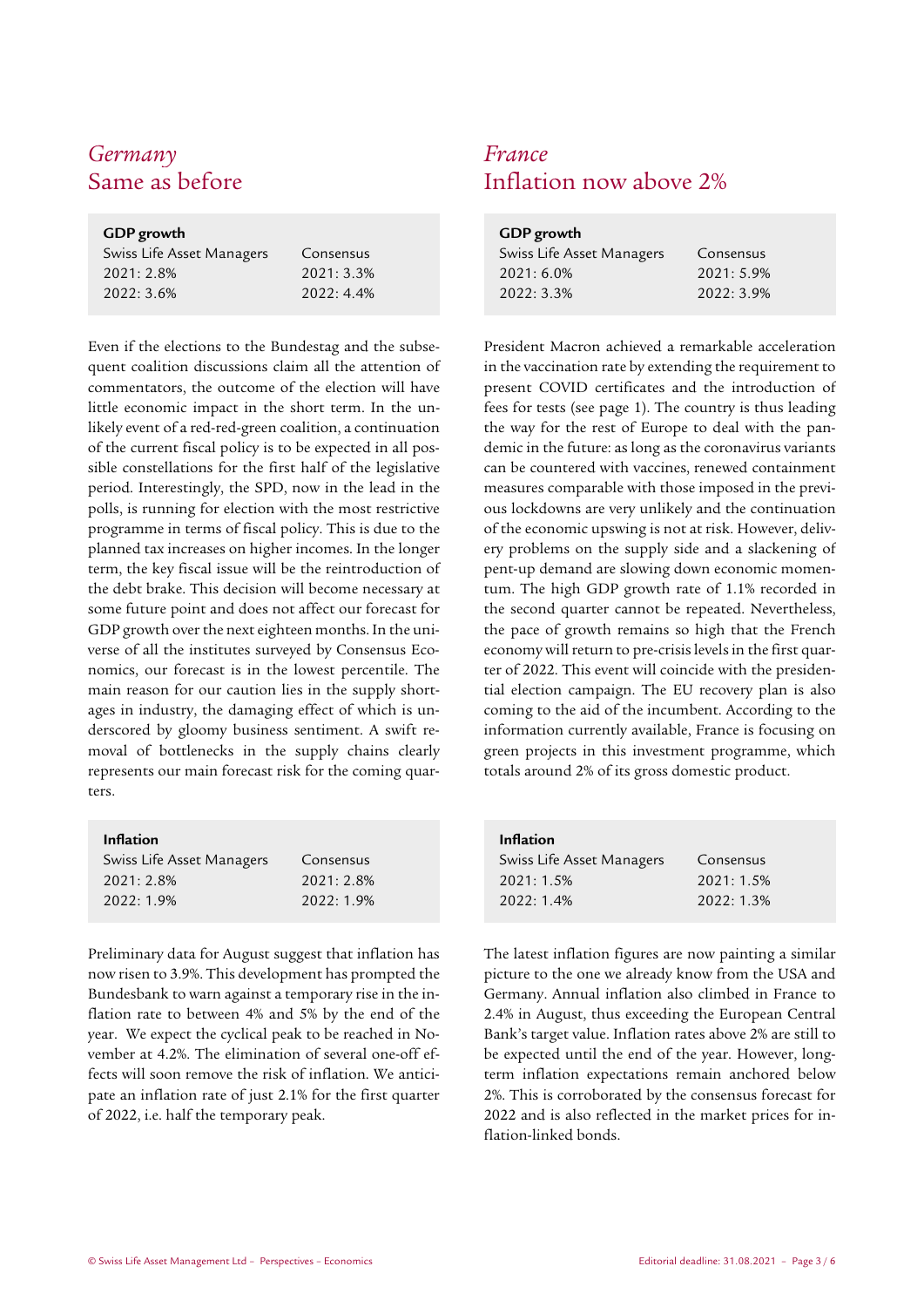## *UK Switzerland* Labour shortage an obstacle Ambiguous inflation outlook

| GDP growth                |              |  |  |  |  |
|---------------------------|--------------|--|--|--|--|
| Swiss Life Asset Managers | Consensus    |  |  |  |  |
| 2021:6.5%                 | $2021:6.8\%$ |  |  |  |  |
| 2022:4.6%                 | 2022:5.4%    |  |  |  |  |

In the second quarter, the UK recorded impressive growth of 4.8% compared to the previous quarter. This was slightly higher than we expected. We adjusted our forecasts upwards accordingly. Despite the comeback, the British economy is lagging behind the continent. There remains a 4% gap to pre-crisis levels which, according to our projections, should close by the third quarter of 2022. Supply-side shortages are posing an obstacle to recovery. The labour market has recovered much faster than expected. In July, 953,000 vacancies were reported – the highest in the history of the data series – and the pool of unemployed is shrinking. It therefore comes as little surprise that British companies are complaining about recruitment difficulties. The situation is said to be exacerbated by the higher immigration obstacles for EU citizens following Brexit. The haulage sector, for example, having lost foreign drivers during the pandemic, is now suffering from delivery delays in industry and the retail sector as the economy picks up. Wage pressure has increased, but the official figures (8.8% year-on-year wage growth in June) are distorted by technical factors. Even after adjusting for these effects, the Bank of England still estimates underlying wage growth at a whopping 3-4%.

#### **Inflation**

| Swiss Life Asset Managers | Consensus |
|---------------------------|-----------|
| 2021: 2.0%                | 2021:2.2% |
| 2022:2.1%                 | 2022:2.7% |

The inflation data for July confirmed our forecast (2.0% year-on-year), which was more cautious than that of our peers. Accordingly, there was no change to our full-year forecast for 2021. Inflation will rise significantly in the following months due to a base effect (temporary reduction in value added tax in the previous year) and will peak at around 3% at the end of the year. In 2022, we expect inflation to average 2.1%, significantly lower than the consensus estimate.

| GDP growth                |           |  |  |  |  |
|---------------------------|-----------|--|--|--|--|
| Swiss Life Asset Managers | Consensus |  |  |  |  |
| 2021: 3.5%                | 2021:3.7% |  |  |  |  |
| 2022:2.5%                 | 2022:2.9% |  |  |  |  |

The first official GDP data for the second quarter will not be available until after our editorial deadline. We anticipate a 2% quarterly growth rate, which is slightly above the median 1.9% forecast by news service provider Bloomberg. Paradoxically, however, our forecasts for the whole of 2021 and also for 2022 are below consensus expectations. On the other hand, the data already available on the economic momentum raise questions about this economic optimism of many institutes – which has even increased of late. The economic barometer of the KOF, for example, has already lost considerable momentum over the past two months, and the index of weekly economic activity issued by the State Secretariat for Economic Affairs (SECO) also points to a significantly slower growth rate for the third quarter. Supply bottlenecks in parts of industry, the recent disillusionment in the fight against the pandemic and increasingly the shortage of skilled labour in those sectors particularly affected by the previous containment measures are set to prevent the Swiss economy from realising its full potential in the coming quarters.

| <b>Inflation</b>          |           |
|---------------------------|-----------|
| Swiss Life Asset Managers | Consensus |
| 2021:0.5%                 | 2021:0.4% |
| 2022:0.7%                 | 2022:0.6% |
|                           |           |

Inflation is also rising in Switzerland. We anticipate a peak of 1.2% by the end of 2021. Inflation thus remains comfortably within the range of 0% to 2% which the Swiss National Bank (SNB) equates with price stability. Nevertheless, this is a new "inflation regime". In our baseline scenario, we assume an average annual inflation rate of 0.6% over the next few years. Inflation will thus be three times higher than in the 2006-2019 period.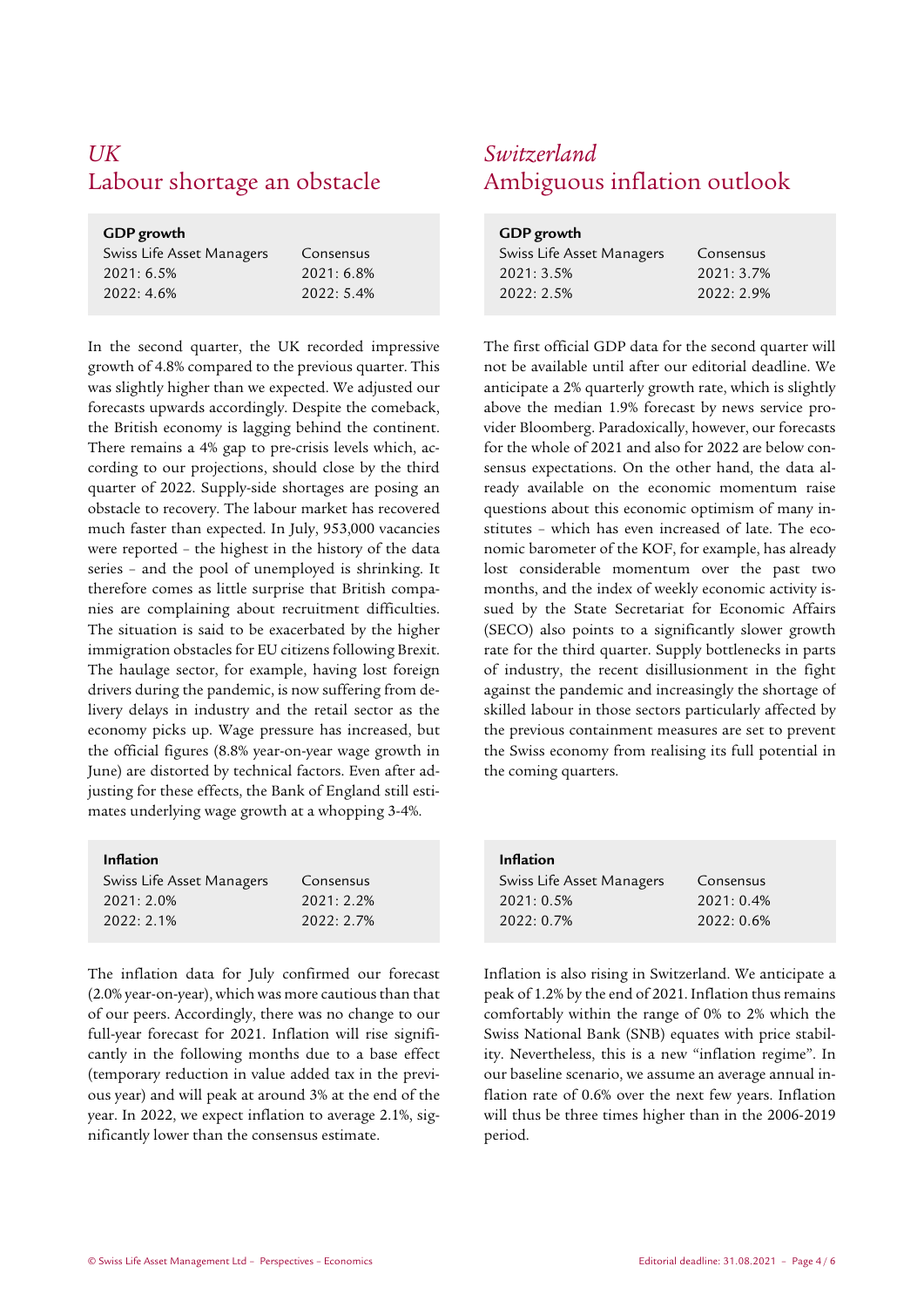## *Japan China* Catching up with vaccinations Temporary triumph over delta

| GDP growth                |           |
|---------------------------|-----------|
| Swiss Life Asset Managers | Consensus |
| 2021:2.4%                 | 2021:2.4% |
| 2022:2.1%                 | 2022:3.0% |
|                           |           |

According to Citi's "Economic Surprise Index", Japan is one of the few economies recently to have generated mainly positive surprises in data releases. This is primarily due to a fall in expectations among economists – for example, the consensus forecast for 2021 GDP growth in the latest survey aligned with our prudent estimate of 2.4%. We assume that the pendulum, which shifted from optimism at the beginning of the year to pessimism in the middle of the year, will now swing back to the optimistic side. Firstly, following serious delays, the vaccination campaign has picked up massively. At the time of writing, 57% of the population had been vaccinated at least once. This puts Japan on a par with Switzerland, although, unlike in Switzerland, vaccination rates show no signs of slowing. Secondly, industry is expected to pick up speed following a disappointing performance during the first seven months of the year. As in Europe, industrial activity in Japan has largely been curbed by the lack of semiconductors in automotive production. Japan is itself one of the most important manufacturers of semiconductor for cars and has significantly increased both semiconductor production and exports recently. The same applies to Japanese semiconductor manufacturing machines. In this respect, the situation for car manufacturers is set gradually to ease.

| <b>Inflation</b>          |           |
|---------------------------|-----------|
| Swiss Life Asset Managers | Consensus |
| $2021: -0.3%$             | 2021:0.1% |
| 2022:0.4%                 | 2022:0.5% |
|                           |           |

On 20 August, after the data had been captured for the consensus forecasts, Japan's inflation data for July 2021 were published and the base year was changed from 2015 to 2020, including a rebalancing of the shopping basket. The changes resulting from this are dramatic. Due to a higher weighting of mobile phone tariffs, the June headline inflation figure was revised down from 0.2% to -0.5%. We have accordingly revised down our full-year inflation forecast from 0.0% to -0.3%.

| GDP growth                |            |
|---------------------------|------------|
| Swiss Life Asset Managers | Consensus  |
| 2021:8.3%                 | 2021: 8.6% |
| 2022:5.4%                 | 2022:5.6%  |

For the first time since July, there were no new locally transmitted COVID-19 cases in China on 24 August and only 21 imported cases. This means that the zero tolerance policy has paid off from a pandemic point of view. However, the measures have left their mark on the economy. Retail sales in July was far short of expectations, with growth of 8.5% year-on-year. The PMI for the non-manufacturing sector fell below the 50-point growth threshold to 47.5 in August. Both incoming orders and business expectations contributed to the slump. The manufacturing index also declined in August but remained slightly above the growth threshold at 50.1. Alongside the COVID restrictions, disruptions due to regional flooding and the regulatory measures are also likely to have contributed to the subdued activity and sentiment. The uncertainty associated with the wave of regulation is set to remain high in the future as well. Recently, for example, restrictions on online gaming were tightened up. In addition, considerable downside risks remain with regard to COVID-19 even if the pandemic appears to have been contained for the time being: mobility in cities that were badly affected of late has recovered significantly since mid-August. We therefore continue to feel comfortable with our cautious growth forecasts.

| <b>Inflation</b>          |           |
|---------------------------|-----------|
| Swiss Life Asset Managers | Consensus |
| 2021:1.3%                 | 2021:1.4% |
| 2022:2.3%                 | 2022:2.3% |

Annual consumer price inflation fell further in July, but came in at 1.0%, slightly above consensus expectations. Food price deflation eased from -2.2% to -0.4% month-on-month. Producer price inflation rebounded to 9.0%, following a short-term decline in June. However, we continue to expect a very limited impact of producer costs on consumer prices.